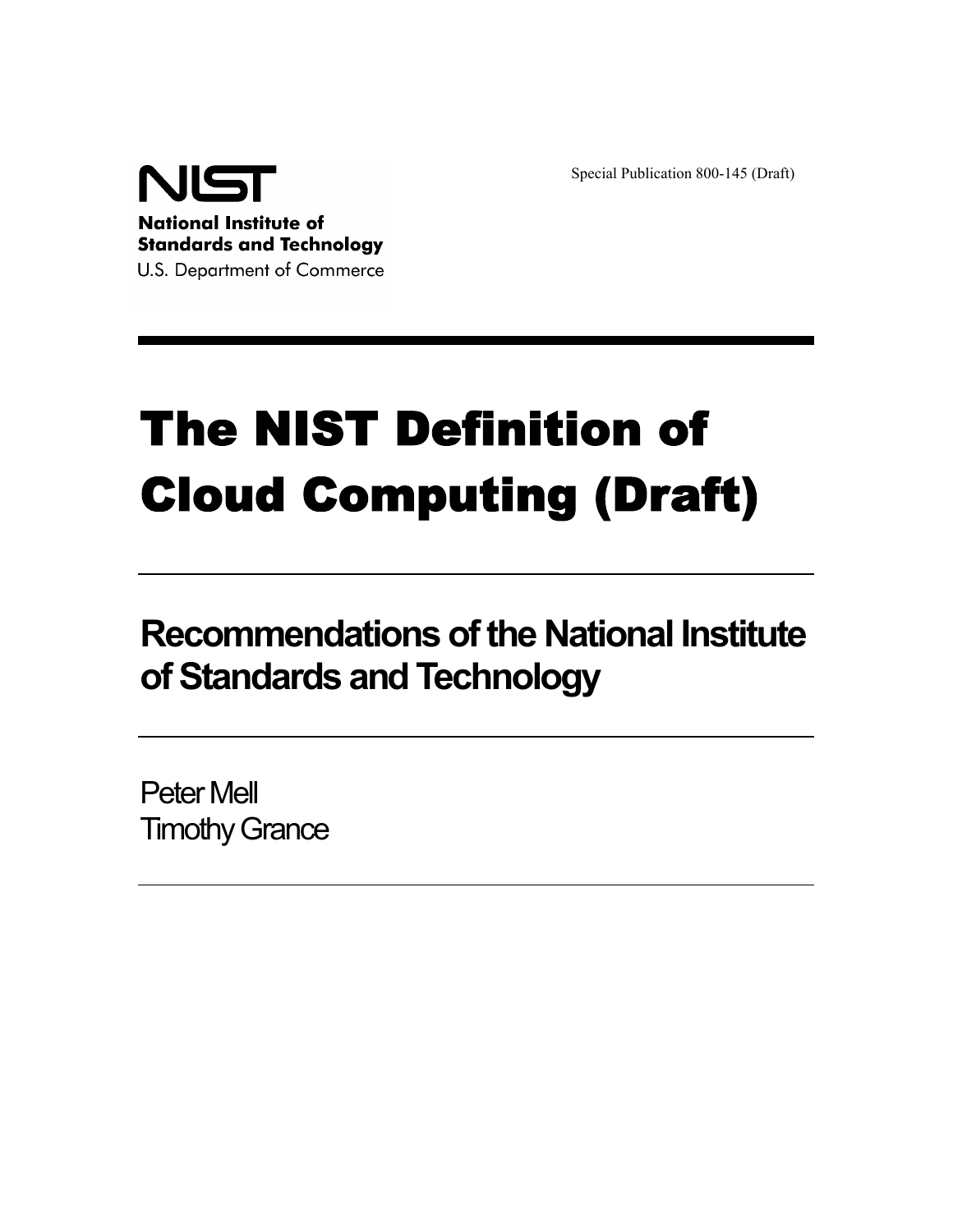**NIST Special Publication 800-145 (Draft)**

The NIST Definition of Cloud Computing (Draft)

*Recommendations of the National Institute of Standards and Technology*

Peter Mell

Timothy Grance

# **C O M P U T E R S E C U R I T Y**

Computer Security Division Information Technology Laboratory National Institute of Standards and Technology Gaithersburg, MD 20899-8930

January 2011



**U.S. Department of Commerce**

Gary Locke, Secretary

**National Institute of Standards and Technology**

Dr. Patrick D. Gallagher, Director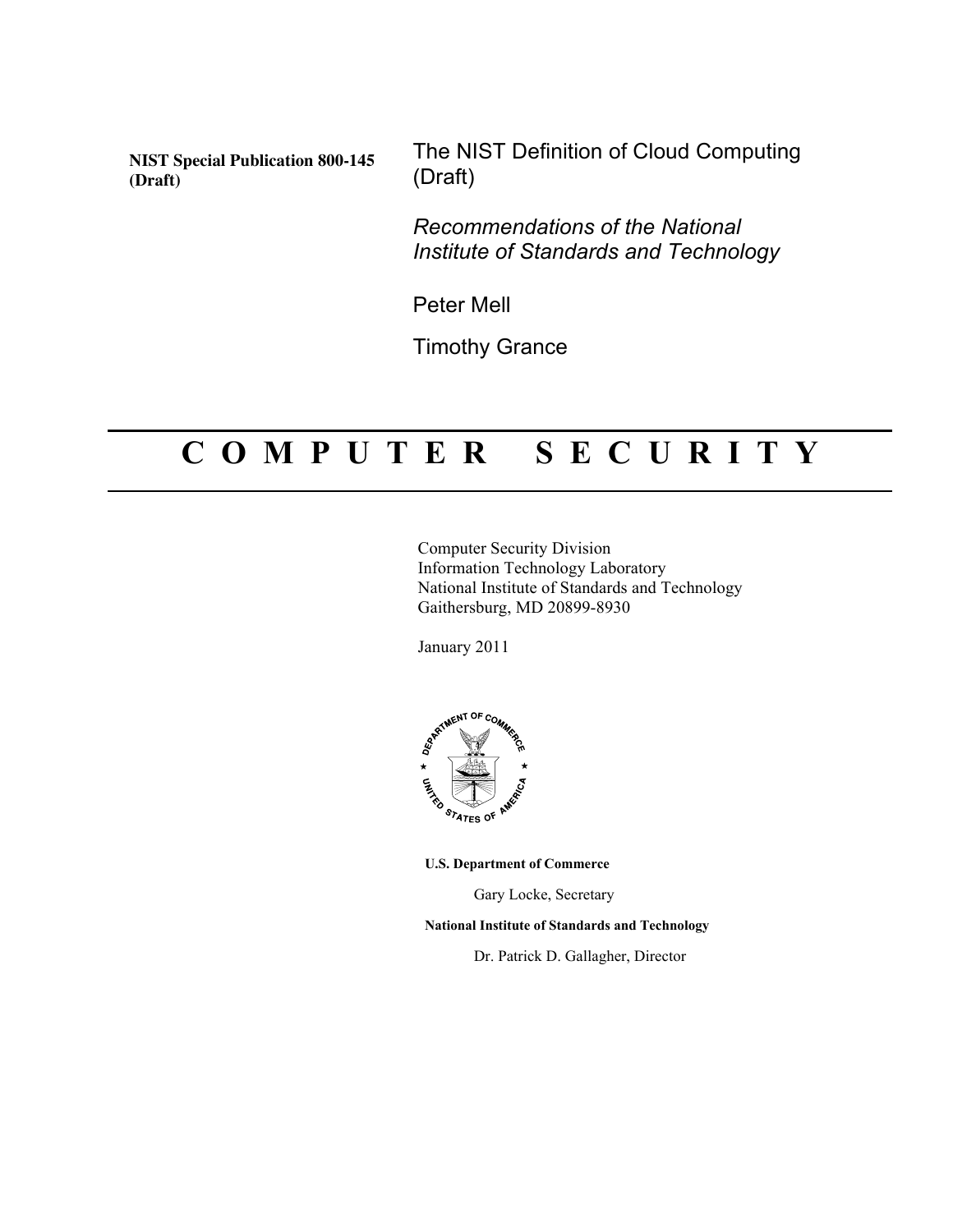#### **Reports on Computer Systems Technology**

The Information Technology Laboratory (ITL) at the National Institute of Standards and Technology (NIST) promotes the U.S. economy and public welfare by providing technical leadership for the nation's measurement and standards infrastructure. ITL develops tests, test methods, reference data, proof of concept implementations, and technical analysis to advance the development and productive use of information technology. ITL's responsibilities include the development of technical, physical, administrative, and management standards and guidelines for the cost-effective security and privacy of sensitive unclassified information in Federal computer systems. This Special Publication 800-series reports on ITL's research, guidance, and outreach efforts in computer security and its collaborative activities with industry, government, and academic organizations.

#### **National Institute of Standards and Technology Special Publication 800-145 (Draft) 7 pages (January. 2011)**

Certain commercial entities, equipment, or materials may be identified in this document in order to describe an experimental procedure or concept adequately. Such identification is not intended to imply recommendation or endorsement by the National Institute of Standards and Technology, nor is it intended to imply that the entities, materials, or equipment are necessarily the best available for the purpose.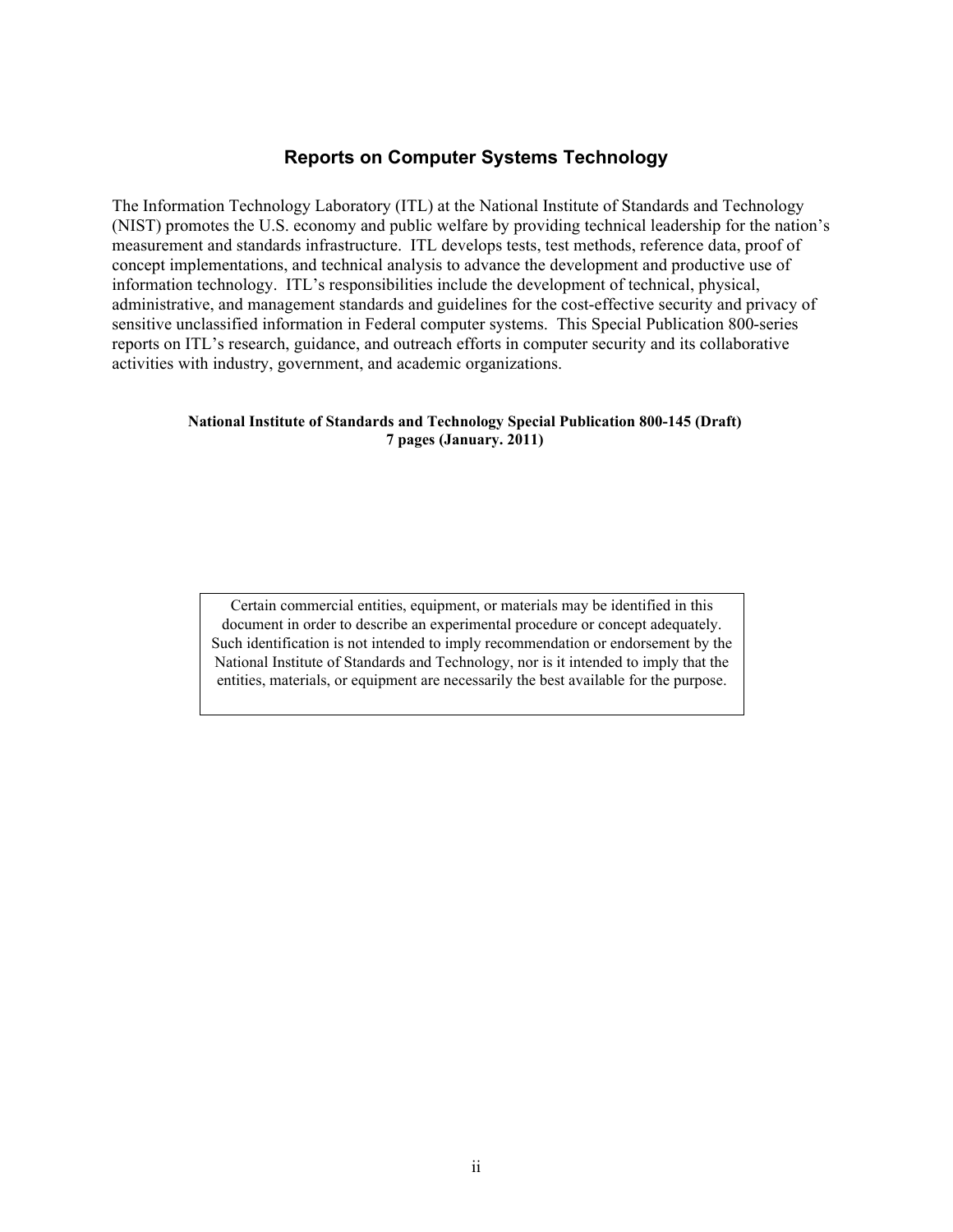### Acknowledgements

The authors Peter Mell and Timothy Grance of the National Institute of Standards and Technology (NIST) would like to thank the many experts in industry and government who contributed their thoughts to the creation and review of this definition. We especially acknowledge Murugiah Souppaya and Lee Badger, also of NIST, whose advice and technical insight assisted this effort. Additional acknowledgements will be added upon the final publication of this guideline.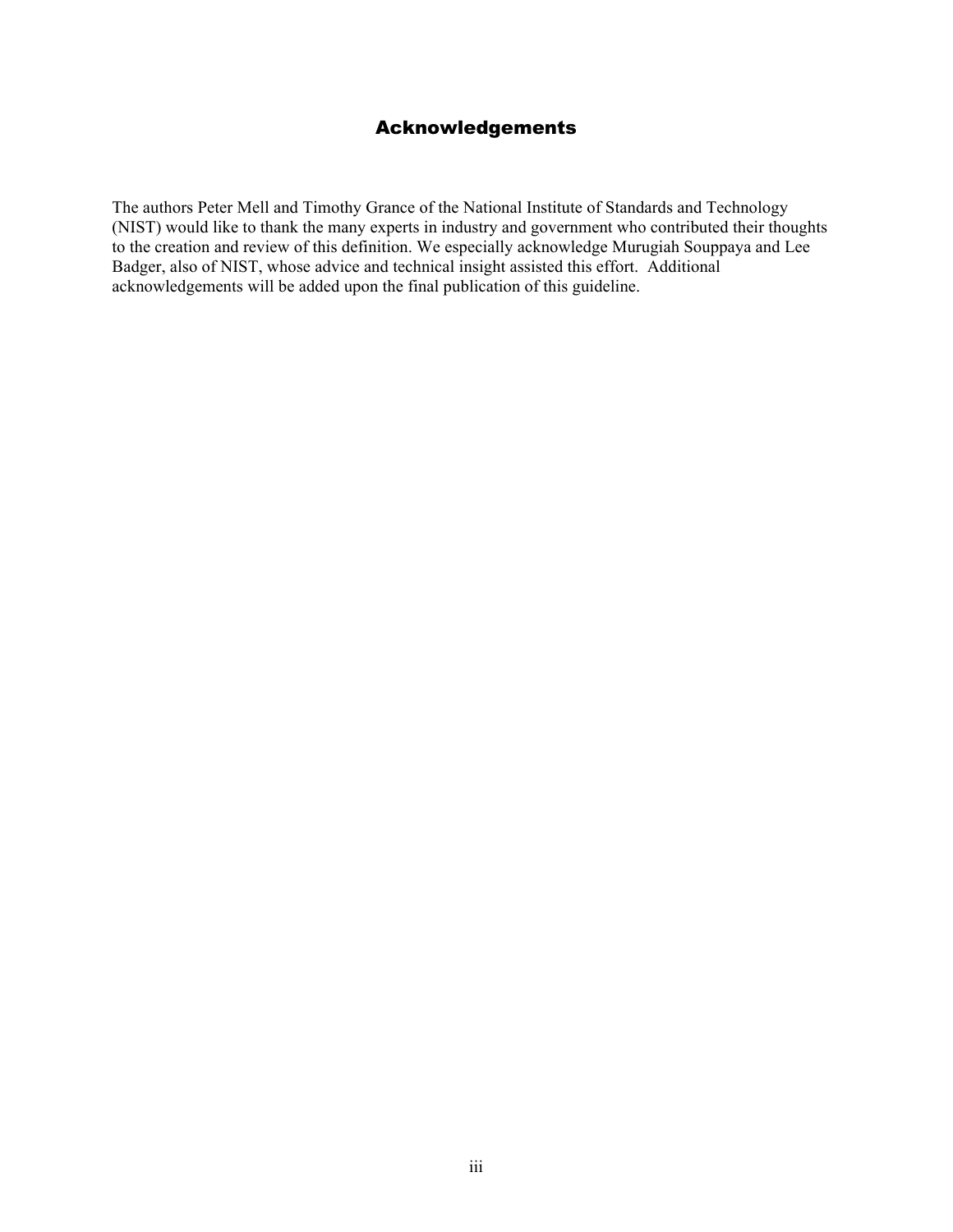# **1. Introduction**

### **1.1 Authority**

The National Institute of Standards and Technology (NIST) developed this document in furtherance of its statutory responsibilities under the Federal Information Security Management Act (FISMA) of 2002, Public Law 107-347.

NIST is responsible for developing standards and guidelines, including minimum requirements, for providing adequate information security for all agency operations and assets; but such standards and guidelines shall not apply to national security systems. This guideline is consistent with the requirements of the Office of Management and Budget (OMB) Circular A-130, Section 8b(3), "Securing Agency Information Systems," as analyzed in A-130, Appendix IV: Analysis of Key Sections. Supplemental information is provided in A-130, Appendix III.

This guideline has been prepared for use by Federal agencies. It may be used by nongovernmental organizations on a voluntary basis and is not subject to copyright, though attribution is desired.

Nothing in this document should be taken to contradict standards and guidelines made mandatory and binding on Federal agencies by the Secretary of Commerce under statutory authority, nor should these guidelines be interpreted as altering or superseding the existing authorities of the Secretary of Commerce, Director of the OMB, or any other Federal official.

# **1.2 Purpose and Scope**

The purpose of this publication is to provide the NIST definition of cloud computing. NIST intends this informal definition to enhance and inform the public debate on cloud computing. Cloud computing is still an evolving paradigm. Its definition, use cases, underlying technologies, issues, risks, and benefits will be refined and better understood with a spirited debate by the public and private sectors. This definition, its attributes, characteristics, and underlying rationale will evolve over time.

### **1.3 Audience**

The intended audience is people adopting the cloud computing model or providing cloud services.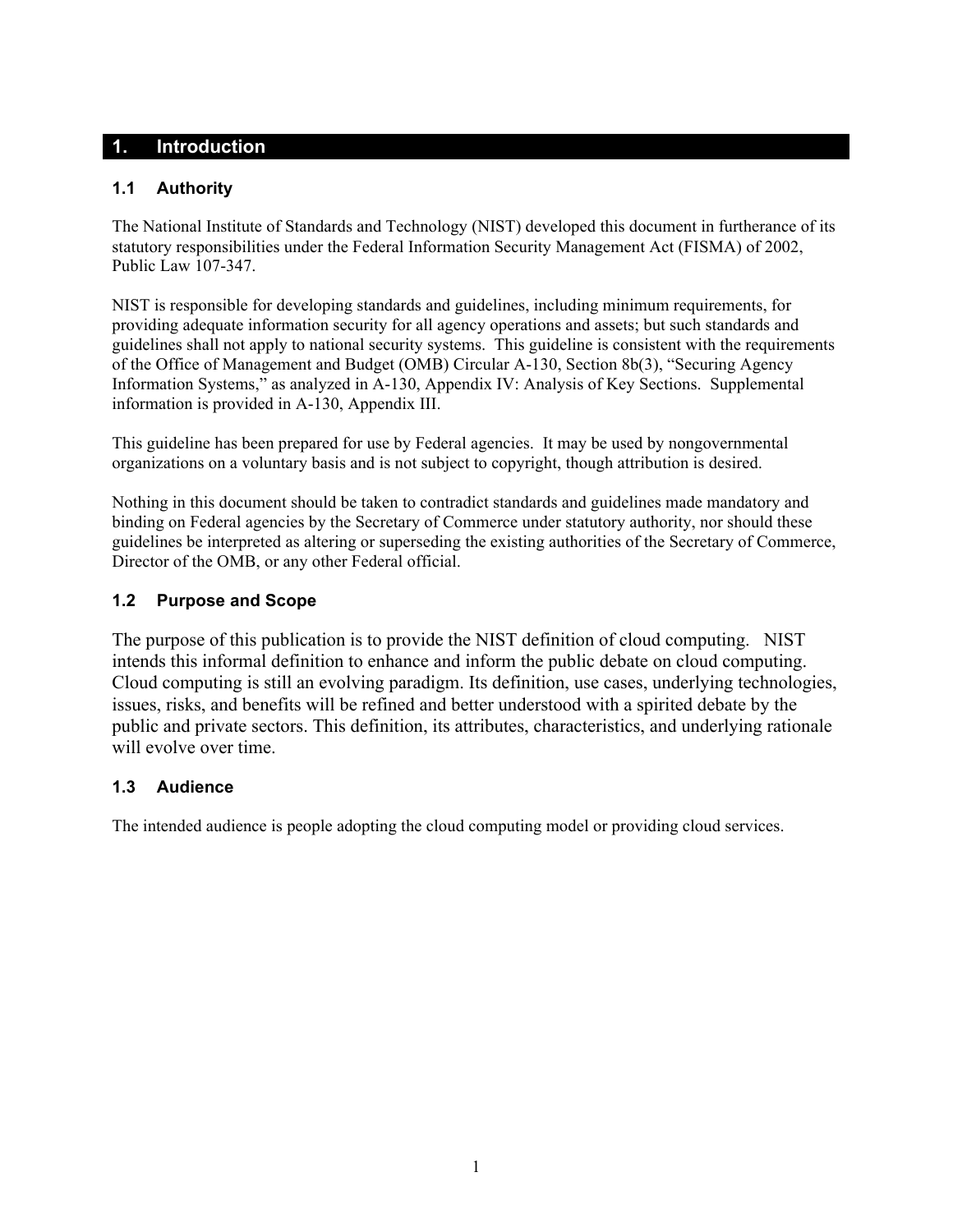#### **2. The NIST Definition of Cloud Computing**

Cloud computing is a model for enabling ubiquitous, convenient, on-demand network access to a shared pool of configurable computing resources (e.g., networks, servers, storage, applications, and services) that can be rapidly provisioned and released with minimal management effort or service provider interaction. This cloud model promotes availability and is composed of five essential characteristics**,** three service models, and four deployment models.

#### **Essential Characteristics:**

- *On-demand self-service.* A consumer can unilaterally provision computing capabilities, such as server time and network storage, as needed automatically without requiring human interaction with each service's provider.
- *Broad network access.* Capabilities are available over the network and accessed through standard mechanisms that promote use by heterogeneous thin or thick client platforms (e.g., mobile phones, laptops, and PDAs).
- *Resource pooling.* The provider's computing resources are pooled to serve multiple consumers using a multi-tenant model, with different physical and virtual resources dynamically assigned and reassigned according to consumer demand. There is a sense of location independence in that the customer generally has no control or knowledge over the exact location of the provided resources but may be able to specify location at a higher level of abstraction (e.g., country, state, or datacenter). Examples of resources include storage, processing, memory, network bandwidth, and virtual machines.
- *Rapid elasticity.* Capabilities can be rapidly and elastically provisioned, in some cases automatically, to quickly scale out, and rapidly released to quickly scale in. To the consumer, the capabilities available for provisioning often appear to be unlimited and can be purchased in any quantity at any time.
- *Measured Service.* Cloud systems automatically control and optimize resource use by leveraging a metering capability<sup>1</sup> at some level of abstraction appropriate to the type of service (e.g., storage, processing, bandwidth, and active user accounts). Resource usage can be monitored, controlled, and reported, providing transparency for both the provider and consumer of the utilized service.

#### **Service Models:**

- *Cloud Software as a Service (SaaS).* The capability provided to the consumer is to use the provider's applications running on a cloud infrastructure. The applications are accessible from various client devices through a thin client interface such as a web browser (e.g., web-based email). The consumer does not manage or control the underlying cloud infrastructure including network, servers, operating systems, storage, or even individual application capabilities, with the possible exception of limited user-specific application configuration settings.
- *Cloud Platform as a Service (PaaS)*. The capability provided to the consumer is to deploy onto the cloud infrastructure consumer-created or acquired applications created using programming languages and tools supported by the provider. The consumer does not manage or control the underlying cloud infrastructure including network, servers, operating systems, or storage, but has control over the deployed applications and possibly application hosting environment configurations.

<sup>|&</sup>lt;br>|<br>| <sup>1</sup> Typically through a pay-per-use business model.